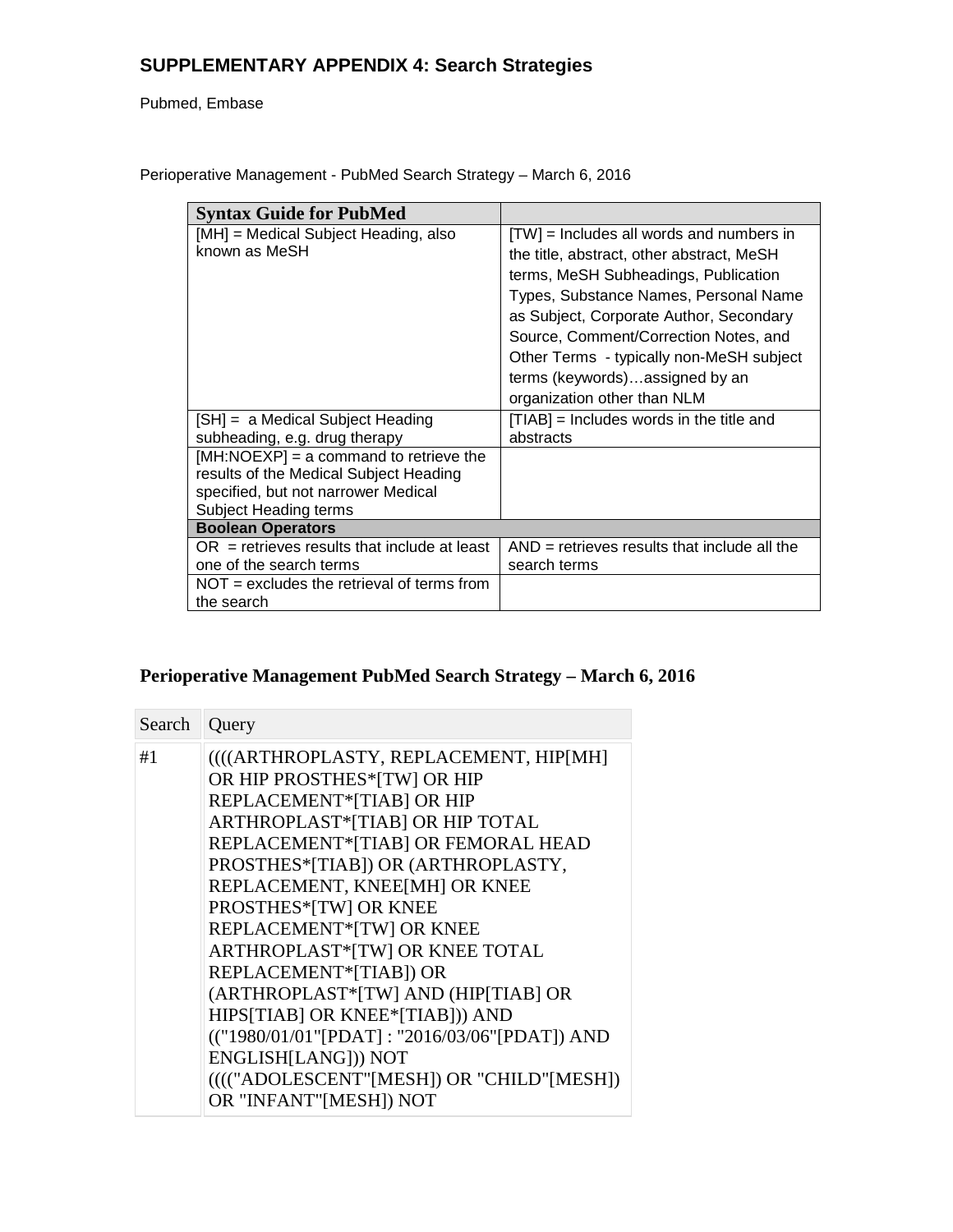| Search   Query |                                                                                                                                                                                                                                                                                                                                                                                                                                                                                                                                                                                                                                                                                                                                                                                                                                                                                                                                                                                                                                                                                                                                                                                                                                                                                                                                                                            |
|----------------|----------------------------------------------------------------------------------------------------------------------------------------------------------------------------------------------------------------------------------------------------------------------------------------------------------------------------------------------------------------------------------------------------------------------------------------------------------------------------------------------------------------------------------------------------------------------------------------------------------------------------------------------------------------------------------------------------------------------------------------------------------------------------------------------------------------------------------------------------------------------------------------------------------------------------------------------------------------------------------------------------------------------------------------------------------------------------------------------------------------------------------------------------------------------------------------------------------------------------------------------------------------------------------------------------------------------------------------------------------------------------|
|                | (((("ADOLESCENT"[MESH]) OR "CHILD"[MESH])<br>OR "INFANT"[MESH]) AND ("ADULT"[MESH]))))<br>NOT ((("COMMENT"[PUBLICATION TYPE]) OR<br>"EDITORIAL"[PUBLICATION TYPE]) OR<br>"LETTER" [PUBLICATION TYPE])) NOT<br>(("ANIMALS"[MESH]) NOT (("ANIMALS"[MESH])<br>AND ("HUMANS"[MESH])))                                                                                                                                                                                                                                                                                                                                                                                                                                                                                                                                                                                                                                                                                                                                                                                                                                                                                                                                                                                                                                                                                          |
| #2             | (("LUPUS ERYTHEMATOSUS,<br><b>SYSTEMIC"[MESH] OR LUPUS</b><br>ERYTHEMATOSUS DISSEMINATUS[TIAB] OR<br>LIBMAN-SACKS DISEASE[TIAB] OR LIBMAN<br>SACKS DISEASE[TIAB]) OR (SLE[TIAB]) OR<br>(LUPUS[TIAB])) OR ((INFLAMMATORY<br>ARTHRITIS*[TIAB]) OR (("ARTHRITIS,<br>RHEUMATOID"[MESH:NOEXP] OR<br>RHEUMATOID ARTHRITIS*[TIAB]) OR<br>("RHEUMATOID NODULE"[MESH] OR<br>RHEUMATOID NODULE*[TIAB]) OR ("STILL'S<br>DISEASE, ADULT-ONSET"[MESH]) OR ((STILL<br>DISEASE[TIAB] OR STILL'S DISEASE[TIAB])<br>AND (ADULT ONSET TIAB] OR ADULT-<br>ONSET[TIAB])))) OR<br>(("SPONDYLARTHRITIS"[MESH:NOEXP]) OR<br>(SPONDYLARTHRITIS*[TIAB]) OR<br>(SPONDYLOARTHRITIS*[TIAB]) OR<br>("SPONDYLARTHROPATHIES"[MESH] OR<br>SPONDYLARTHROPATH*[TIAB]) OR (MARIE-<br>STRUMPELL SPONDYLITIS[TIAB] OR MARIE<br>STRUMPELL SPONDYLITIS[TIAB] OR<br><b>BECHTEREW SYNDROME*[TIAB]) OR</b><br>(ARTHRITIC PSORIASIS[TIAB] OR PSORIATIC<br><b>ARTHRITIS[TIAB] OR PSORIASIS</b><br>ARTHROPATHICA[TIAB] OR PSORIATIC<br>ARTHROPATH*[TIAB]) OR<br><b>(SPONDYLOARTHRITIS)</b><br>ANKYLOPOIETICA[TIAB] OR ANKYLOSING<br>SPONDYLARTHRIT*[TIAB] OR ANKYLOSING<br>SPONDYLITIS OR SPONDYLARTHRITIS<br>ANKYLOPOIETICA[TIAB] OR BECHTEREW<br>DISEASE[TIAB] OR BECHTEREW'S<br>DISEASE[TIAB] OR BECHTEREWS<br>DISEASE[TIAB] OR RHEUMATOID<br>SPONDYLITIS[TIAB] OR SPONDYLITIS<br>ANKYLOPOIETICA[TIAB]) OR (REACTIVE |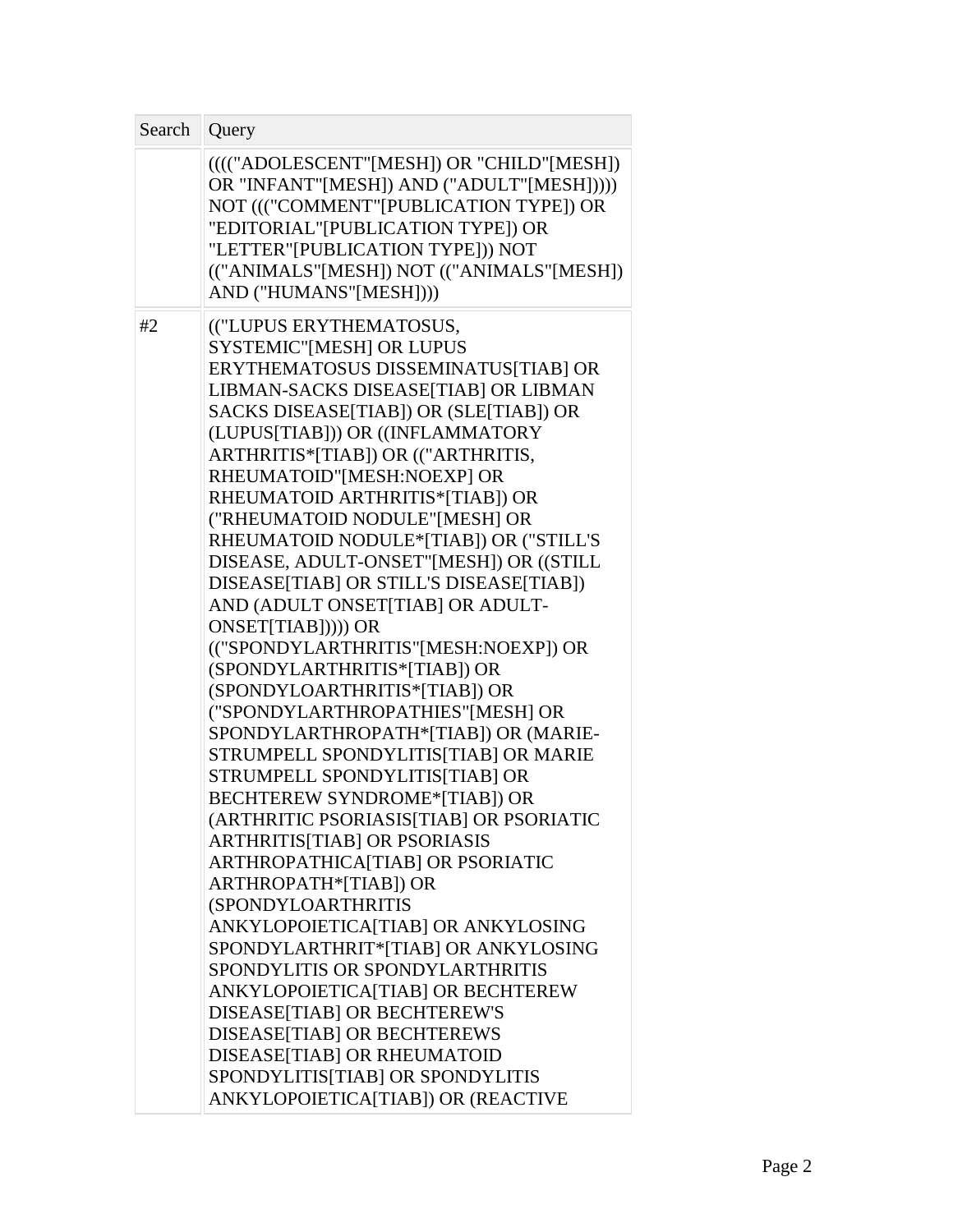| Search | Query                                                                                                                                                                                                                                                                                                                                                                                                                                                                                                                                                                                                                                                                                                                                                                                                                                                                          |
|--------|--------------------------------------------------------------------------------------------------------------------------------------------------------------------------------------------------------------------------------------------------------------------------------------------------------------------------------------------------------------------------------------------------------------------------------------------------------------------------------------------------------------------------------------------------------------------------------------------------------------------------------------------------------------------------------------------------------------------------------------------------------------------------------------------------------------------------------------------------------------------------------|
|        | <b>ARTHRITI*[TIAB] OR POST-INFECTIOUS</b><br>ARTHRI*[TIAB] OR POST INFECTIOUS<br>ARTHRI*[TIAB] OR REITER SYNDROME*[TIAB]<br>OR REITER'S DISEASE*[TIAB] OR REITERS<br>DISEASE[TIAB] OR REITER DISEASE[TIAB] OR<br>POSTINFECTIOUS ARTHRI*[TIAB])) OR<br>((JUVENILE ARTHRITIS[TW] OR JUVENILE<br>ENTHESITIS-RELATED ARTHRITIS[TW] OR<br><b>JUVENILE CHRONIC ARTHRITIS[TW] OR</b><br>JUVENILE IDIOPATHIC ARTHRITIS[TW] OR<br>JUVENILE OLIGOARTHRITIS[TW] OR JUVENILE<br>PSORIATIC ARTHRITIS[TW] OR JUVENILE<br>SYSTEMIC ARTHRITIS[TW] OR JUVENILE-<br><b>ONSET STILL DISEASE[TW] OR JUVENILE</b><br>ONSET STILL DISEASE[TW] OR JUVENILE-<br>ONSET STILL'S DISEASE[TW] OR JUVENILE-<br>ONSET STILLS DISEASE[TW] OR JUVENILE<br>ONSET STILLS DISEASE[TW] OR JUVENILE<br>INFLAMMATORY ARTHRITIS[TW]) OR<br>(INFLAMMATORY AUTOIMMUNE<br>ARTHRITI*[TW]))                                |
| #3     | ("BIOLOGICAL THERAPY"[MESH] OR<br>BIOLOGICAL THERAP*[TIAB] OR BIOLOGIC<br>THERAP*[TIAB] OR BIOTHERAP*[TIAB]) OR<br>(((CHLOROCHIN TIAB] OR KHINGAMIN TIAB]<br>OR CHINGAMIN[TIAB] OR NIVAQUINE[TIAB]<br>OR ARALEN[TIAB] OR ARECHINE[TIAB]) OR<br>((ACEDAPSONE[TIAB] OR AMARIIN[TIAB] OR<br>AMODIAQUINE[TIAB] OR ARTEFLENE[TIAB]<br>OR ARTEMETHER*[TIAB] OR<br>ARTEMISININS[TIAB] OR ARTEMOTIL[TIAB] OR<br>ARTESUNATE[TIAB] OR ATOVAQUONE[TIAB]<br>OR BETULINIC ACID[TIAB] OR BREDININ[TIAB]<br>OR BRL 6231[TIAB] AND<br>CHLORPROGUANIL [TIAB] OR<br>CINCHONINE[TIAB] OR CRYPTOLEPINE[TIAB]<br>OR CURDLAN SULFATE[TIAB] OR<br>CYCLOGUANIL [TIAB] OR DAPSONE [TIAB] OR<br>DERMASEPTIN[TIAB] OR<br>DIHYDROARTEMISININ[TIAB] OR E 64[TIAB]<br>OR HALOFANTRINE[TIAB] OR<br>LAPACHOL[TIAB] OR LUMEFANTRINE[TIAB]<br>OR MALOPRIM[TIAB] OR MEFLOQUINE*[TIAB]<br>OR MIRINCAMYCIN[TIAB] OR |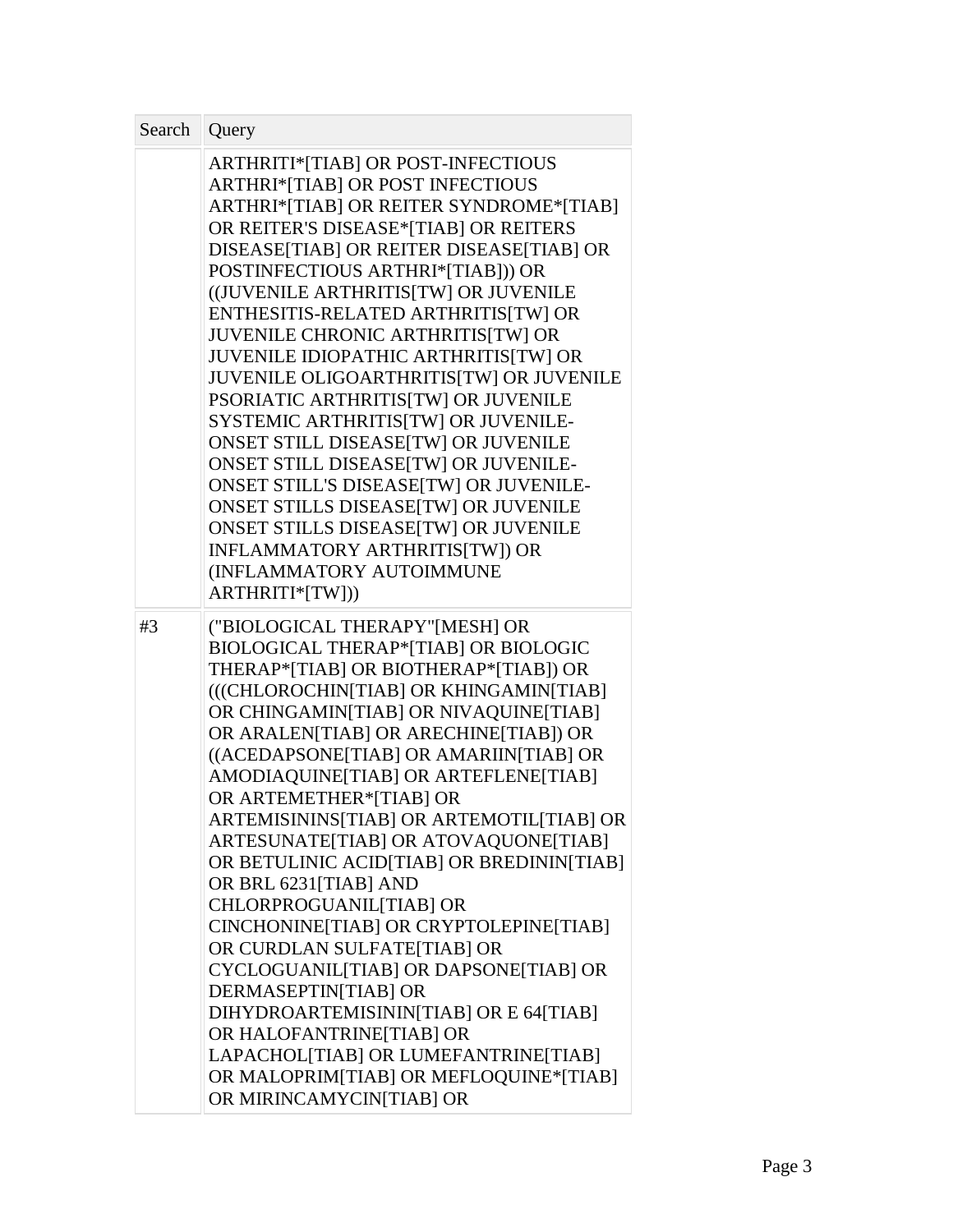| Search | Query                                                               |  |
|--------|---------------------------------------------------------------------|--|
|        | MONORDEN[TIAB] OR PARVAQUONE[TIAB] OR                               |  |
|        | PEPSTATIN[TIAB] OR PIPERAQUINE[TIAB] OR                             |  |
|        | PRIMAQUINE[TIAB] OR PROGUANIL[TIAB] OR                              |  |
|        | PYRIMETHAMINE[TIAB] OR                                              |  |
|        | PYRONARIDINE[TIAB] OR QUINIDINE[TIAB] OR                            |  |
|        | QUININE[TIAB] OR RV 538[TIAB] OR SILICON                            |  |
|        | PHTHALOCYANINE[TIAB] OR                                             |  |
|        | SINEFUNGIN[TIAB] OR                                                 |  |
|        | SPIROGERMANIUM[TIAB] OR                                             |  |
|        | SULFADOXINE[TIAB] OR SULFALENE[TIAB] OR                             |  |
|        | TAFENOQUINE[TIAB] OR TETRANDRINE[TIAB]<br>OR TRIMETHOPRIM[TIAB]) OR |  |
|        | ((("BARICITINIB"[SUPPLEMENTARY CONCEPT]                             |  |
|        | OR BARICITINIB[TIAB] OR LY3009104[TIAB] OR                          |  |
|        | <b>INCB028050[TIAB]) OR</b>                                         |  |
|        | ("TOFACITINIB"[SUPPLEMENTARY CONCEPT]                               |  |
|        | OR TASOCITINIB[TIAB] OR XELJANZ[TIAB] OR                            |  |
|        | CP 690,550[TIAB] OR CP690550[TIAB] OR CP-                           |  |
|        | 690550[TIAB] OR CP 690550[TIAB] OR CP-                              |  |
|        | 690,550[TIAB]) OR (TOFACITINIB*[TW]) OR                             |  |
|        | (((SULFASALAZINE) OR                                                |  |
|        | ("SULFASALAZINE"[MESH] OR                                           |  |
|        | SULFASALAZINE*[TW] OR                                               |  |
|        | SULPHASALAZINE*[TW] OR                                              |  |
|        | SALICYLAZOSULFAPYRIDINE[TIAB] OR                                    |  |
|        | SALAZOSULFAPYRIDINE[TIAB] OR COLO-                                  |  |
|        | PLEON[TIAB] OR COLO PLEON[TIAB] OR                                  |  |
|        | PLEON[TIAB] OR UCINE[TIAB] OR                                       |  |
|        | AZULFIDINE[TIAB] OR SALAZOPYRIN[TIAB]                               |  |
|        | OR PYRALIN EN[TIAB]) OR ("ANTIRHEUMATIC                             |  |
|        | AGENTS"[PHARMACOLOGICAL ACTION]) OR                                 |  |
|        | ("ANTIRHEUMATIC AGENTS"[MESH] OR                                    |  |
|        | ANTIRHEUMATIC*[TIAB] OR ANTI-                                       |  |
|        | RHEUMATIC[TIAB] OR ANTI<br>RHEUMATIC[TIAB] OR DMARD*[TIAB]) OR      |  |
|        | ("LEFLUNOMIDE"[SUPPLEMENTARY CONCEPT]                               |  |
|        | OR LEFLUNOMIDE*[TIAB] OR ARAVA[TIAB] OR                             |  |
|        | HWA 486[TIAB] OR HWA-486[TIAB] OR                                   |  |
|        | SU101[TIAB])) OR (("MYCOPHENOLIC                                    |  |
|        | ACID"[MESH] OR MYCOPHENOLIC ACID*[TW])                              |  |
|        | OR ("MYCOPHENOLATE                                                  |  |
|        | MOFETIL"[SUPPLEMENTARY CONCEPT] OR                                  |  |
|        | MYCOPHENOLATE MOFETIL[TW] OR RS                                     |  |
|        | 61443[TW] OR RS-61443[TW] OR                                        |  |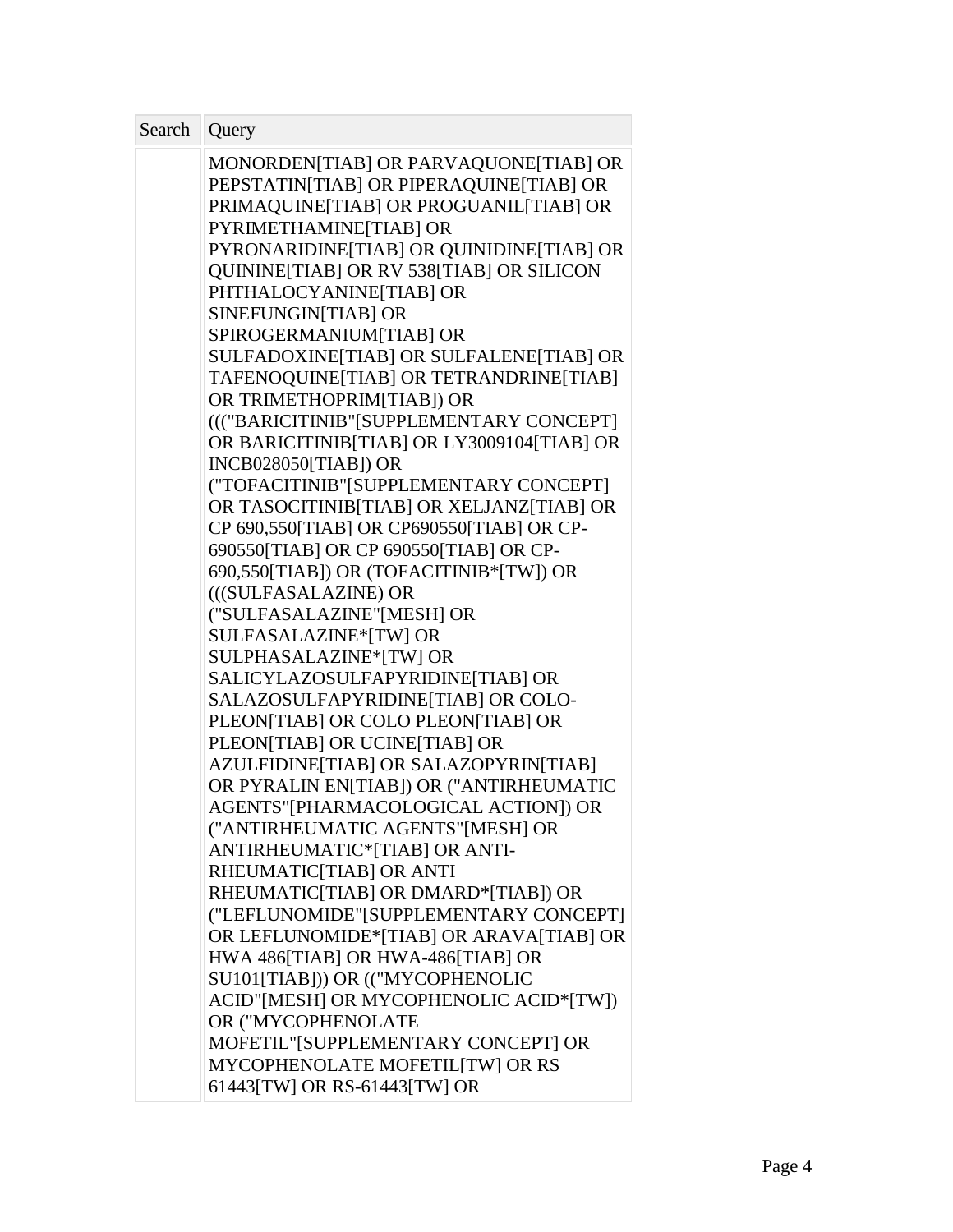| Search   Query |                                                                            |
|----------------|----------------------------------------------------------------------------|
|                | MYCOPHENOLATE SODIUM[TW] OR SODIUM<br>MYCOPHENOLATE[TW] OR MYFORTIC[TW] OR |
|                | CELLCEPT[TW]) OR (MMF[TIAB]) OR                                            |
|                | ("AZATHIOPRINE"[MESH] OR                                                   |
|                | AZATHIOPRINE[TIAB] OR                                                      |
|                | AZOTHIOPRINE[TIAB] OR IMUREL[TIAB] OR                                      |
|                | IMURAN[TIAB] OR IMMURAN[TIAB]) OR                                          |
|                | ("BREDININ"[SUPPLEMENTARY CONCEPT] OR                                      |
|                | MIZORIBINE*[TIAB]) OR                                                      |
|                | ("CYCLOSPORINE"[MESH] OR                                                   |
|                | <b>CYCLOSPORINS[MH] OR</b><br><b>CYCLOSPORINE*[TIAB] OR</b>                |
|                | CYCLOSPORIN*[TW] OR NEORAL[TIAB] OR                                        |
|                | CYA-NOF[TIAB] OR CYA NOF[TIAB] OR                                          |
|                | SANDIMMUNE[TIAB] OR SANDIMMUN[TIAB]                                        |
|                | OR CSA-NEORAL[TIAB] OR CSA NEORAL[TIAB]                                    |
|                | OR OL 27-400[TIAB] OR OL 27 400[TIAB] OR OL                                |
|                | 27400[TIAB]) OR ("TACROLIMUS"[MESH] OR                                     |
|                | PROGRAF[TIAB] OR PROGRAFT[TIAB] OR                                         |
|                | TACROLIMUS[TIAB] OR FR-900506[TIAB] OR FR                                  |
|                | 900506[TIAB] OR FR900506[TIAB] OR FK-                                      |
|                | 506[TIAB] OR FK 506[TIAB] OR FK506[TIAB]) OR                               |
|                | (CYCLOPHOSPHAMIDE*[TIAB] OR                                                |
|                | CYCLOPHOSPHANE[TIAB] OR ENDOXAN[TIAB]                                      |
|                | OR NEOSAR[TIAB] OR NSC-26271[TIAB] OR NSC                                  |
|                | 26271[TIAB] OR NSC26271[TIAB] OR                                           |
|                | PROCYTOX[TIAB] OR SENDOXAN[TIAB] OR B-                                     |
|                | 518[TIAB] OR B 518[TIAB] OR B518[TIAB] OR                                  |
|                | CYTOXAN[TIAB]) OR                                                          |
|                | ("CYCLOPHOSPHAMIDE"[MESH]) OR                                              |
|                | ("METHOTREXATE"[MESH] OR                                                   |
|                | AMETHOPTERIN[TIAB] OR                                                      |
|                | METHOTREXATE[TIAB] OR MEXATE[TIAB]) OR                                     |
|                | ("RITUXIMAB" [MESH] OR RITUXIMAB [TIAB]                                    |
|                | OR RITUXIMAB[TW] OR MABTHERA[TIAB] OR                                      |
|                | IDEC-C2B8[TIAB] OR IDEC C2B8[TIAB] OR                                      |
|                | GP2013[TIAB] OR RITUXAN[TIAB]) OR                                          |
|                | ("BELIMUMAB"[SUPPLEMENTARY CONCEPT]                                        |
|                | OR BELIMUMAB[TIAB]) OR                                                     |
|                | ("HYDROXYCHLOROQUINE"[MESH] OR                                             |
|                | HYDROXYCHLOROQUINE*[TIAB] OR                                               |
|                | OXYCHLOROQUINE[TIAB] OR                                                    |
|                | PLAQUENIL[TIAB]) OR                                                        |
|                | ("ANTIMALARIALS"[PHARMACOLOGICAL                                           |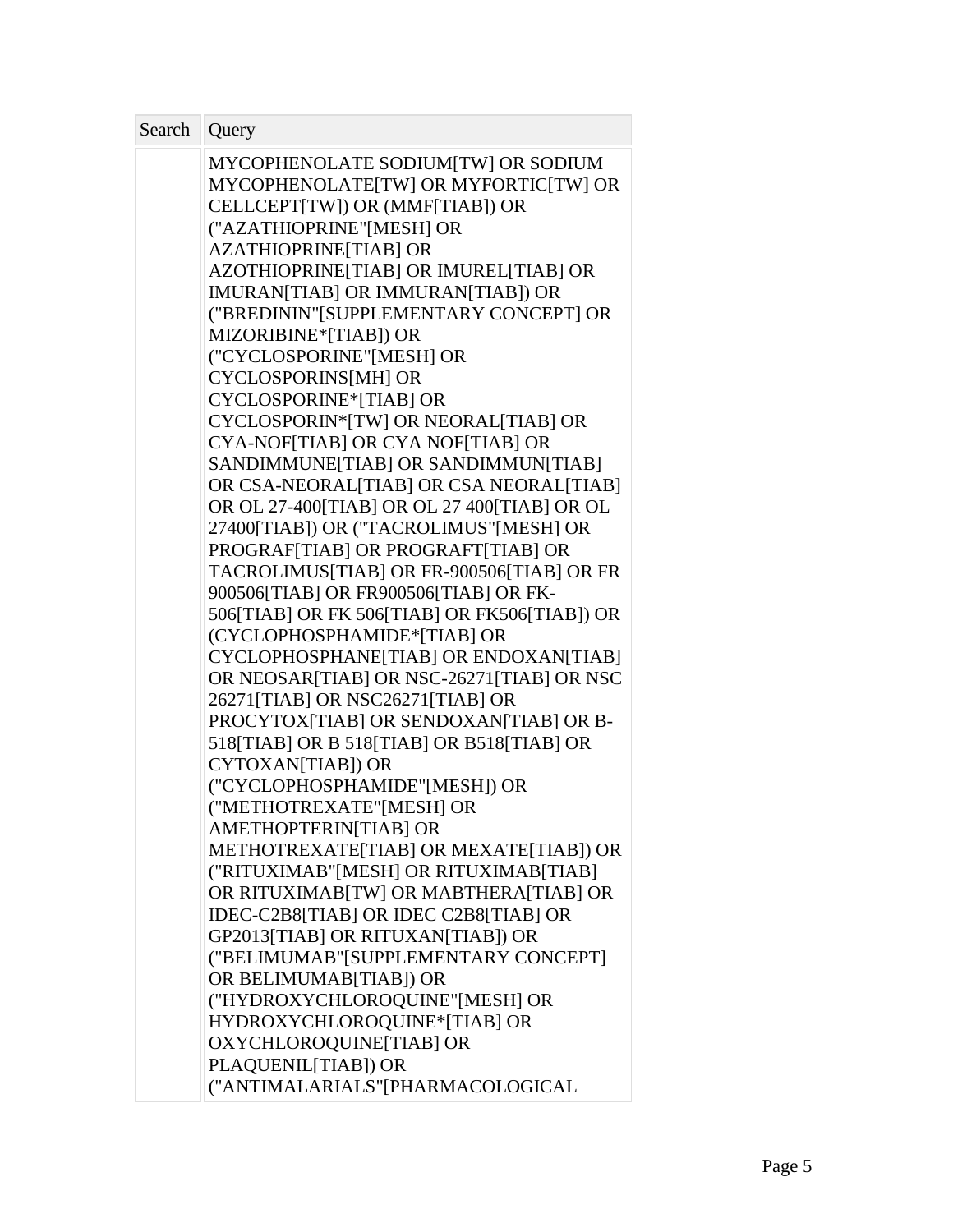| ACTION]) OR ("QUINACRINE"[MESH] OR<br><b>QUINACRINE[TIAB]) OR</b><br>("CHLOROQUINE"[MESH] OR<br>CHLOROQUINE[TIAB]))) OR<br>("DOXYCYCLINE"[MESH] OR<br>DOXYCYCLINE*[TIAB] OR ALPHA-6-<br>DEOXYOXYTETRACYCLINE*[TIAB] OR ALPHA |
|------------------------------------------------------------------------------------------------------------------------------------------------------------------------------------------------------------------------------|
|                                                                                                                                                                                                                              |
|                                                                                                                                                                                                                              |
|                                                                                                                                                                                                                              |
|                                                                                                                                                                                                                              |
|                                                                                                                                                                                                                              |
|                                                                                                                                                                                                                              |
|                                                                                                                                                                                                                              |
| 6 DEOXYOXYTETRACYCLINE*[TIAB] OR                                                                                                                                                                                             |
| VIBRAVENOS*[TIAB] OR BU 3839T[TIAB] OR                                                                                                                                                                                       |
| DORYX[TIAB] OR HYDRAMYCIN*[TIAB] OR                                                                                                                                                                                          |
| ORACEA[TIAB] OR PERIOSTAT[TIAB] OR                                                                                                                                                                                           |
| VIBRA-TABS[TIAB] OR VIBRA TABS[TIAB] OR                                                                                                                                                                                      |
| VIBRAMYCIN[TIAB] OR ATRIDOX[TIAB] OR                                                                                                                                                                                         |
| <b>BMY 28689[TIAB])) OR</b>                                                                                                                                                                                                  |
| ("APREMILAST"[SUPPLEMENTARY CONCEPT]                                                                                                                                                                                         |
| OR APREMILAST[TIAB] OR OTEZLA[TIAB] OR                                                                                                                                                                                       |
| CC 10004[TIAB] OR CC-10004[TIAB]) OR (ANTI-                                                                                                                                                                                  |
| TNF BIOLOGIC[TI]) OR (ANTI-TNF*[TW] OR                                                                                                                                                                                       |
| ANTI TNF*[TW] OR ANTI TUMOR NECROSIS                                                                                                                                                                                         |
| FACTOR*[TW] OR ANTI-TUMOR NECROSIS                                                                                                                                                                                           |
| FACTOR*[TW] OR ANTI-TUMOUR NECROSIS                                                                                                                                                                                          |
| FACTOR*[TIAB] OR ANTI TUMOUR NECROSIS                                                                                                                                                                                        |
| FACTOR*[TIAB] OR TNF INHIBITOR*[TIAB] OR                                                                                                                                                                                     |
| TUMOUR NECROSIS FACTOR                                                                                                                                                                                                       |
| INHIBITOR*[TIAB] OR TUMOR NECROSIS                                                                                                                                                                                           |
| FACTOR INHIBITOR*[TIAB]) OR ("TUMOR                                                                                                                                                                                          |
| NECROSIS FACTOR-ALPHA/ANTAGONISTS AND                                                                                                                                                                                        |
| INHIBITORS"[MESH]) OR (TUMOR NECROSIS                                                                                                                                                                                        |
| FACTOR ANTAGONIST*[TIAB] OR TUMOUR                                                                                                                                                                                           |
| NECROSIS FACTOR ANTAGONIST*[TIAB]) OR                                                                                                                                                                                        |
| (TUMOR NECROSIS FACTOR-ALPHA                                                                                                                                                                                                 |
| ANTAGONIST*[TIAB] OR TUMOUR NECROSIS                                                                                                                                                                                         |
| FACTOR-ALPHA ANTAGONIST*[TIAB]) OR<br>("ADALIMUMAB"[MESH] OR                                                                                                                                                                 |
| ADALIMUMAB[TIAB] OR D2E7                                                                                                                                                                                                     |
| ANTIBOD*[TIAB] OR HUMIRA[TIAB]) OR                                                                                                                                                                                           |
| ("ETANERCEPT"[MESH] OR ETANERCEPT[TIAB]                                                                                                                                                                                      |
| OR ENBREL[TIAB] OR TNF RECEPTOR TYPE II-                                                                                                                                                                                     |
| <b>IGG FUSION PROTEIN*[TIAB] OR TNF</b>                                                                                                                                                                                      |
| RECEPTOR TYPE II IGG FUSION                                                                                                                                                                                                  |
| PROTEIN*[TIAB] OR TNFR-FC FUSION                                                                                                                                                                                             |
| PROTEIN*[TIAB] OR TNFR FC FUSION                                                                                                                                                                                             |
| PROTEIN*[TIAB] OR TNR-001[TIAB] OR TNR                                                                                                                                                                                       |
| 001[TIAB] OR TNF RECEPTOR FUSION                                                                                                                                                                                             |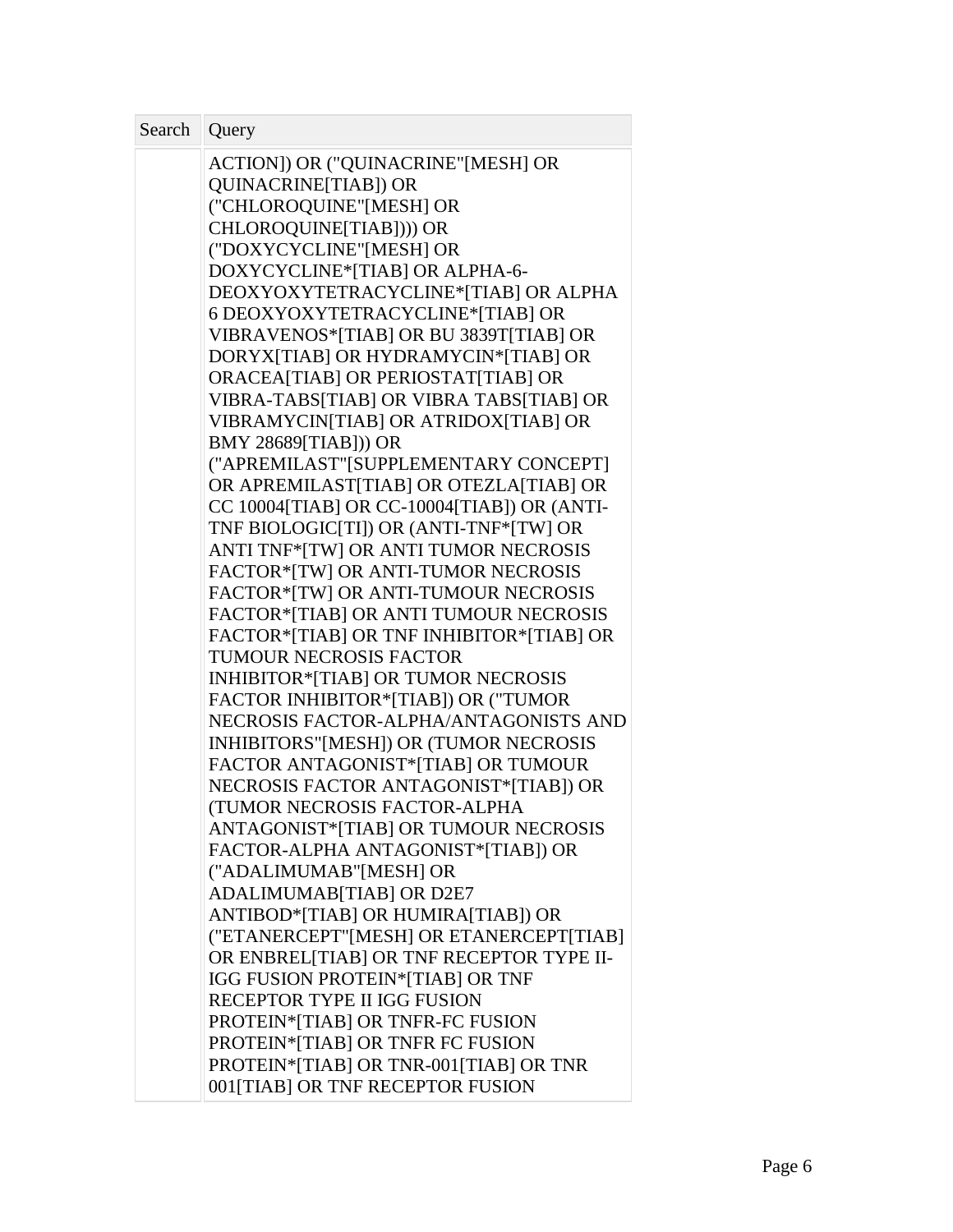| Search | Query                                                                   |  |
|--------|-------------------------------------------------------------------------|--|
|        | PROTEIN*[TIAB]) OR                                                      |  |
|        | ("GOLIMUMAB"[SUPPLEMENTARY CONCEPT]                                     |  |
|        | OR GOLIMUMAB[TIAB] OR SIMPONI[TIAB]) OR                                 |  |
|        | ("CERTOLIZUMAB PEGOL"[MESH] OR                                          |  |
|        | CERTOLIZUMAB PEGOL*[TIAB] OR                                            |  |
|        | CIMZIA*[TIAB] OR CDP870[TIAB] OR CDP                                    |  |
|        | 870[TIAB]) OR ("INFLIXIMAB"[MESH] OR                                    |  |
|        | INFLIXIMAB[TIAB] OR MAB CA2[TIAB] OR                                    |  |
|        | MONOCLONAL ANTIBODY CA2[TIAB] OR                                        |  |
|        | REMICADE[TIAB]) OR ("ABATACEPT"[MESH]                                   |  |
|        | OR ABATACEPT[TIAB] OR BELATACEPT[TIAB]                                  |  |
|        | OR BMS-224818[TIAB] OR BMS 224818[TIAB] OR                              |  |
|        | LEA29Y[TIAB] OR NULOJIX[TIAB] OR                                        |  |
|        | ORENCIA[TIAB] OR BMX 188667[TIAB] OR                                    |  |
|        | CTLA-4-LG[TIAB] OR CTLA4-IG[TIAB] OR                                    |  |
|        | CTLA4-FC[TIAB] OR CYTOTOXIC T                                           |  |
|        | LYMPHOCYTE-ASSOCIATED ANTIGEN 4-                                        |  |
|        | IMMUNOGLOBULIN*[TIAB] OR CYTOTOXIC T<br>LYMPHOCYTE ASSOCIATED ANTIGEN 4 |  |
|        | IMMUNOGLOBULIN*[TIAB]) OR                                               |  |
|        | ("TOCILIZUMAB" [SUPPLEMENTARY CONCEPT]                                  |  |
|        | OR TOCILIZUMAB[TIAB] OR ATLIZUMAB[TIAB]                                 |  |
|        | OR ACTEMRA[TIAB]) OR ("INTERLEUKIN 1                                    |  |
|        | RECEPTOR ANTAGONIST PROTEIN"[MESH] OR                                   |  |
|        | URINE-DERIVED IL1 INHIBITOR*[TIAB] OR                                   |  |
|        | URINE DERIVED IL1 INHIBITOR[TIAB] OR IL1                                |  |
|        | FEBRILE INHIBITOR*[TIAB] OR URINE IL-1                                  |  |
|        | INHIBITOR*[TIAB] OR IL-1RA[TIAB] OR                                     |  |
|        | ANTRIL[TIAB] OR ANAKINRA[TIAB] OR                                       |  |
|        | KINERET[TIAB]) OR                                                       |  |
|        | ("SECUKINUMAB"[SUPPLEMENTARY                                            |  |
|        | CONCEPT] OR SECUKINUMAB[TIAB] OR                                        |  |
|        | COSENTYX[TIAB] OR AIN 457[TIAB] OR                                      |  |
|        | AIN457[TIAB] OR AIN-457[TIAB]) OR                                       |  |
|        | ("GLUCOCORTICOIDS"[MESH] OR                                             |  |
|        | GLUCOCORTICOID*[TIAB]) OR                                               |  |
|        | ("GLUCOCORTICOIDS"[PHARMACOLOGICAL                                      |  |
|        | <b>ACTION]) OR (ALCLOMETASONE</b>                                       |  |
|        | DIPROPIONATE[TIAB] OR AMCINONIDE[TIAB]                                  |  |
|        | OR BECLOMETHASONE[TIAB] OR                                              |  |
|        | <b>BETAMETHASONE[TIAB] OR</b>                                           |  |
|        | <b>BUDESONIDE[TIAB] OR CICLESONIDE[TIAB]</b>                            |  |
|        | OR CLOBETASOL [TIAB] OR CLOBETASONE                                     |  |
|        | BUTYRATE*[TIAB] OR CLOCORTOLONE[TIAB]                                   |  |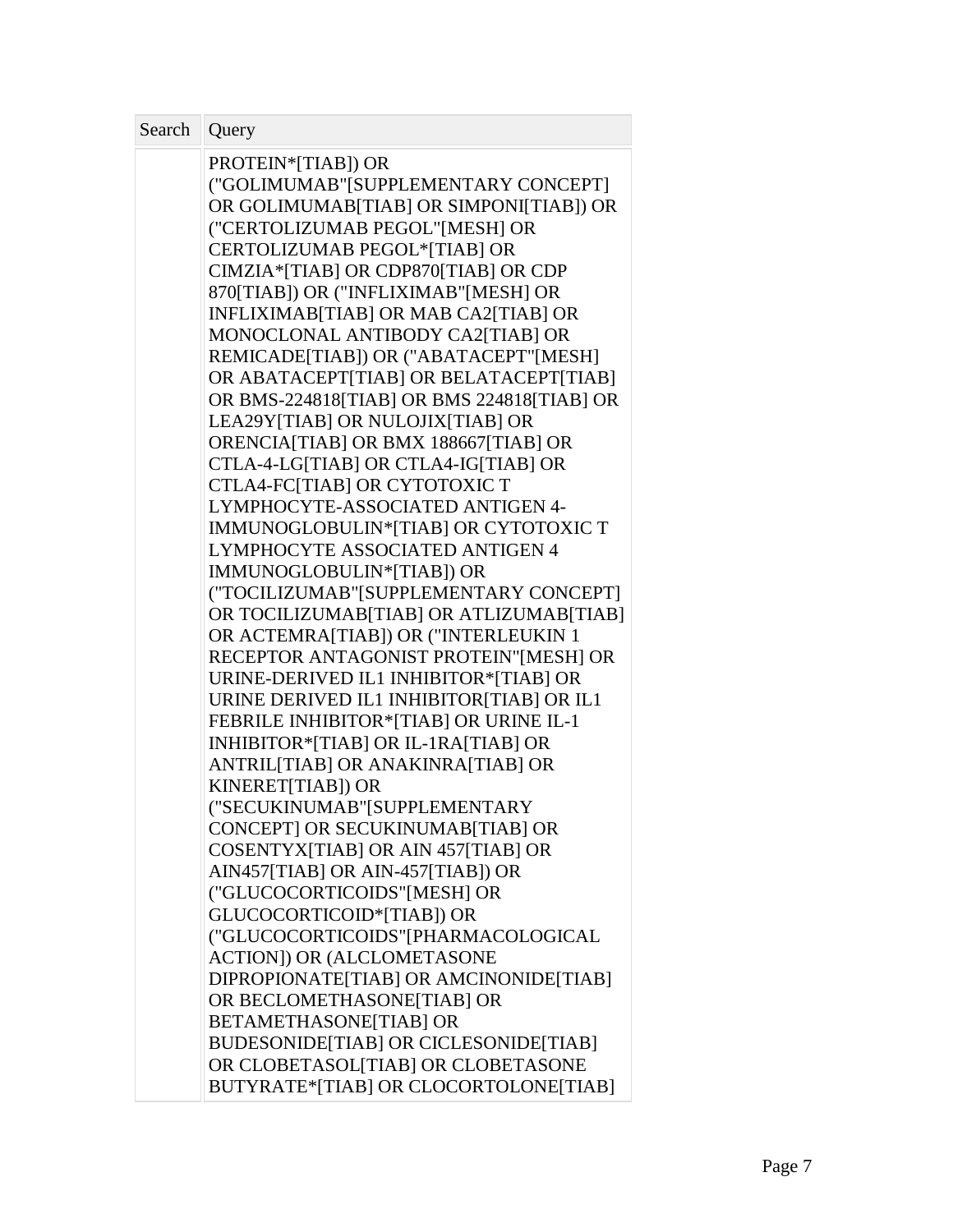| Search   Query |                                         |  |
|----------------|-----------------------------------------|--|
|                | OR DESOXIMETASONE[TIAB] OR              |  |
|                | DEXAMETHASONE[TIAB] OR DICHLORISONE     |  |
|                | ACETATE[TIAB] OR DIFLORASONE[TIAB] OR   |  |
|                | DIFLUCORTOLONE[TIAB] OR                 |  |
|                | DIFLUPREDNATE[TIAB] OR DROCINONIDE      |  |
|                | PHOSPHATE POTASSIUM[TIAB] OR            |  |
|                | FLUMETHASONE[TIAB] OR FLUOCINOLONE      |  |
|                | ACETONIDE*[TIAB] OR FLUOCINONIDE*[TIAB] |  |
|                | OR FLUOCORTIN BUTYL ESTER[TIAB] OR      |  |
|                | FLUOCORTOLONE[TIAB] OR                  |  |
|                | FLUOROMETHOLONE[TIAB] OR FLUPEROLONE    |  |
|                | <b>ACETATE*[TIAB] OR FLUPREDNIDENE</b>  |  |
|                | <b>ACETATE*[TIAB] AND</b>               |  |
|                | FLUPREDNISOLONE[TIAB] OR                |  |
|                | FLURANDRENOLONE[TIAB] OR                |  |
|                | FLUTICASONE[TIAB] OR MEDRYSONE[TIAB]    |  |
|                | OR MELENGESTROL ACETATE*[TIAB] OR       |  |
|                | METHYLPREDNISOLONE[TIAB] OR             |  |
|                | PARAMETHASONE[TIAB] OR                  |  |
|                | PREDNICARBATE[TIAB] OR                  |  |
|                | PREDNISOLONE[TIAB] OR PREDNISONE[TIAB]  |  |
|                | OR RIMEXOLONE[TIAB] OR                  |  |
|                | TRIAMCINOLONE[TIAB])))) OR              |  |
|                | ("USTEKINUMAB"[MESH] OR                 |  |
|                | USTEKINUMAB*[TIAB] OR STELARA[TIAB] OR  |  |
|                | CNTO 1275[TIAB] OR CNTO1275[TIAB]))     |  |
| #4             | #1 AND #2 AND #3                        |  |

## **Perioperative Management - Embase Search Strategy – March 6, 2016**

| <b>Syntax Guide for Embase</b>                                                                         |                                                                                                                                                         |
|--------------------------------------------------------------------------------------------------------|---------------------------------------------------------------------------------------------------------------------------------------------------------|
| $=$ at the end of a word or phrase means                                                               | $EXP = a$ command to retrieve all                                                                                                                       |
| that it is searched as a subject heading                                                               | narrower emtree terms                                                                                                                                   |
| * truncation symbol                                                                                    | $ADJ =$ adjacency; terms are adjacent to<br>each other, in either direction; $adj2 =$<br>terms are within 2 words of each other, in<br>either direction |
| .TI, AB, DE = word or phrase is searched for<br>in the title, abstract, and descriptor (index<br>term) | $LIM = command to limit results to age$<br>groups, years, language, publication types,<br>etc.                                                          |
|                                                                                                        |                                                                                                                                                         |
| <b>Boolean Operators</b>                                                                               |                                                                                                                                                         |
| $OR$ = retrieves results that include at least<br>one of the search terms                              | $AND =$ retrieves results that include all the<br>search terms                                                                                          |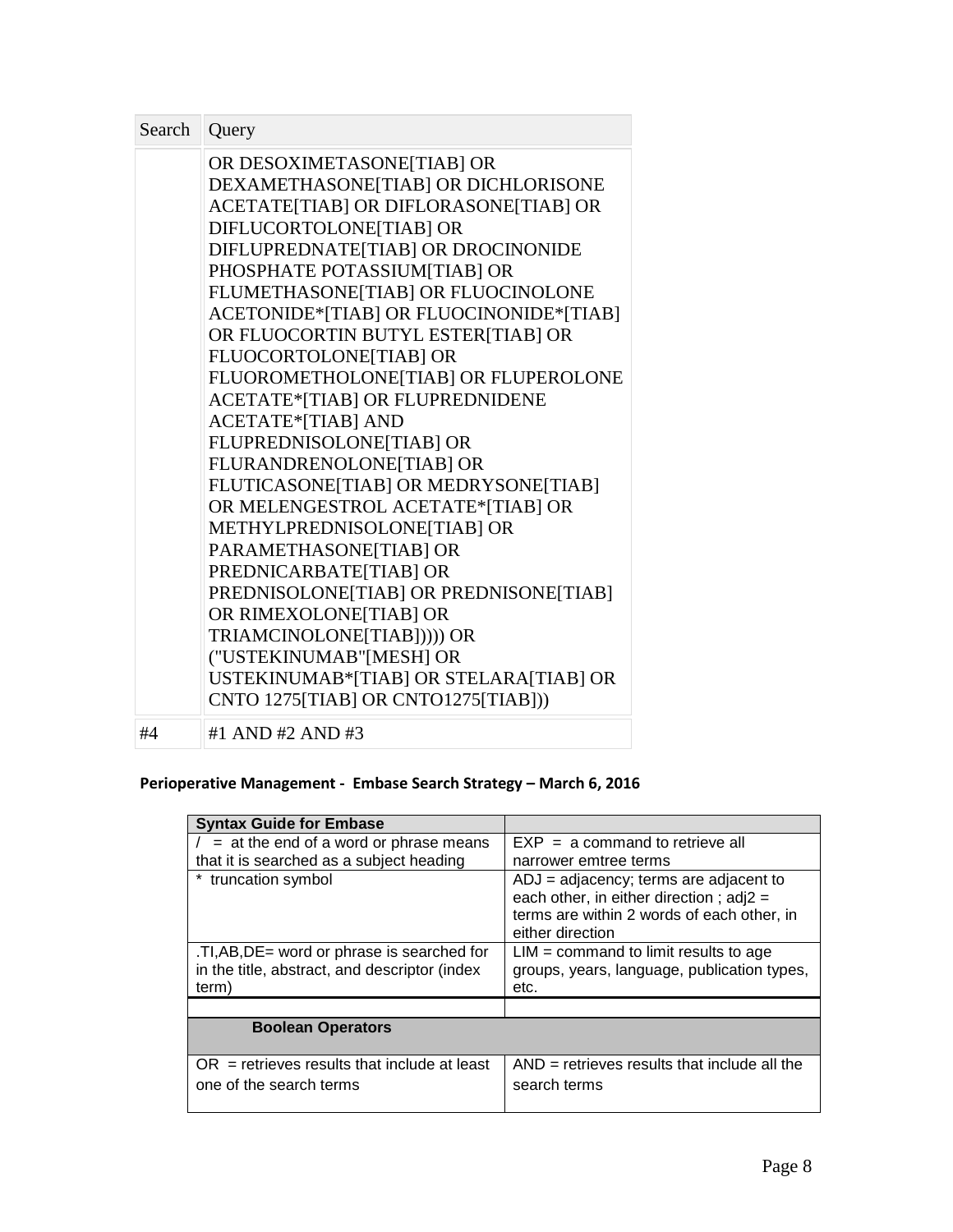| $\vert$ NOT = excludes the retrieval of terms from |  |
|----------------------------------------------------|--|
| the search                                         |  |
|                                                    |  |

Database: Embase Search Strategy:

#### #1 'KNEE ARTHROPLASTY'/EXP OR 'HIP ARTHROPLASTY'/EXP

#2 'HIP REPLACEMENT':AB,TI OR 'HIP ARTHROPLASTY':AB,TI OR 'HIP PROSTHESIS':AB,TI OR 'HIP PROSTHESES':AB,TI OR 'FEMORAL HEAD PROSTHESIS':AB,TI OR 'FEMORAL HEAD PROSTHESES':AB,TI OR 'HIP TOTAL REPLACEMENT':AB,TI

#3 'KNEE REPLACEMENT':AB,TI OR 'KNEE ARTHROPLASTY':AB,TI OR 'KNEE TOTAL REPLACEMENT':AB,TI OR 'KNEE PROSTHESIS':AB,TI OR 'KNEE PROSTHESES':AB,TI

#4 KNEE\*:DE,AB,TI OR HIP:DE,AB,TI OR HIPS:DE,AB,TI AND (ARTHROPLAST\*:DE,AB,TI OR REPLACEMENT\*:DE,AB,TI OR PROSTHES\*:DE,AB,TI)

#5 #1 OR #2 OR #3 OR #4

#6 #5 AND [EMBASE]/LIM NOT [MEDLINE]/LIM AND (1980:PY OR 1981:PY OR 1982:PY OR 1983:PY OR 1984:PY OR 1985:PY OR 1986:PY OR 1987:PY OR 1988:PY OR 1989:PY OR 1990:PY OR 1991:PY OR 1992:PY OR 1993:PY OR 1994:PY OR 1995:PY OR 1996:PY OR 1997:PY OR 1998:PY OR 1999:PY OR 2000:PY OR 2001:PY OR 2002:PY OR 2003:PY OR 2004:PY OR 2005:PY OR 2006:PY OR 2007:PY OR 2008:PY OR 2009:PY OR 2010:PY OR 2011:PY OR 2012:PY OR 2013:PY OR 2014:PY OR 2015:PY OR 2016:PY) AND [ENGLISH]/LIM

- #7 'JUVENILE'/EXP
- #8 'ADULT'/EXP
- #9 #7 NOT (#7 AND #8)
- #10 #6 NOT #9
- #11 'ANIMAL'/EXP NOT ('ANIMAL'/EXP AND 'HUMAN'/EXP)
- #12 #10 NOT #11
- #13 'CASE REPORT'/EXP
- #14 'EDITORIAL'/EXP OR 'LETTER'/EXP OR 'ABSTRACT REPORT'/EXP
- #15 #13 OR #14
- #16 #12 NOT #15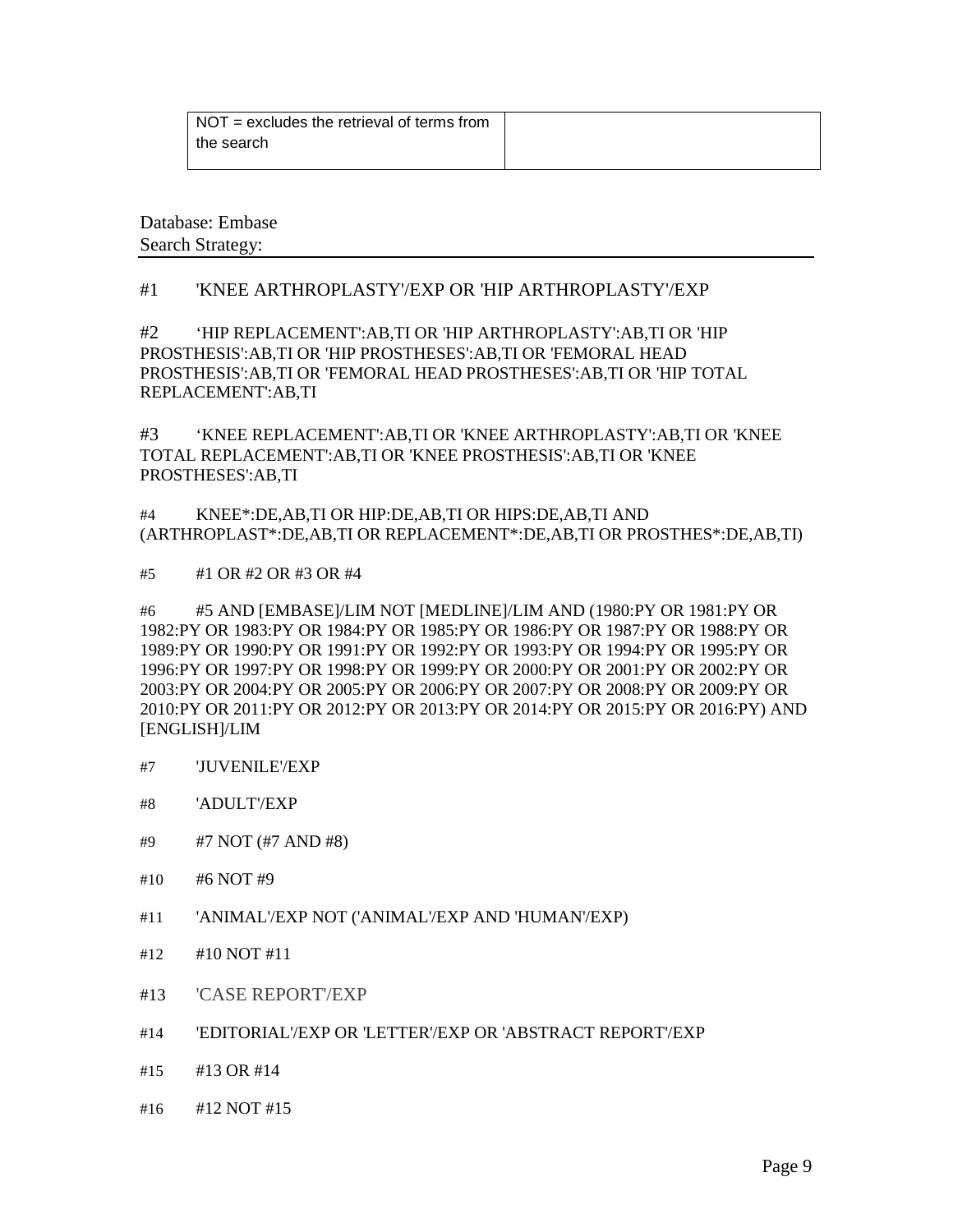#17 'GLUCOCORTICOID'/EXP OR GLUCOCORTICOID\*:AB,TI

#18 'MYCOPHENOLIC ACID'/EXP OR 'MMF':AB,TI OR MYFORTIC:AB,TI OR MYCOPHENOLATE\*:AB,TI OR MELBEX:AB,TI

#19 'ANTIRHEUMATIC AGENT'/EXP OR ANTIRHEUMATIC\*:AB,TI OR 'ANTI RHEUMATIC':AB,TI OR 'ANTI RHEUMATICS':AB,TI OR 'ANTI-RHEUMATIC':AB,TI OR 'ANTI-RHEUMATICS':AB,TI

#20 'AZATHIOPRINE'/EXP OR AZATHIOPRINE\*:AB,TI OR MERCAPTOPURINE:AB,TI OR ARATHIOPRIN\*:AB,TI OR AZAFALK:AB,TI OR AZAHEXAL:AB,TI OR AZAMEDAC:AB,TI OR AZAMUN\*:AB,TI OR AZANIN:AB,TI OR AZAPIN:AB,TI OR AZAPRESS:AB,TI OR AZAPRINE:AB,TI OR AZAREX:AB,TI OR AZASAN:AB,TI OR AZATHIODURA:AB,TI OR AZATHIOPINE:AB,TI OR AZATHIOPRIM:AB,TI OR AZATHIOPRIN:AB,TI OR AZATHIOPURINE:AB,TI OR AZATHROPSIN:AB,TI OR AZATIOPRIN:AB,TI OR AZATOX:AB,TI OR AZATRILEM:AB,TI OR AZOPI:AB,TI OR AZORAN:AB,TI OR AZOTHIOPRIN:AB,TI OR AZOTHIOPRINE:AB,TI OR COLINSAN:AB,TI OR IMMURAN:AB,TI OR IMMUREL:AB,TI OR IMMUTHERA:AB,TI OR IMUNEN:AB,TI OR IMUPRIN:AB,TI OR IMURAN:AB,TI OR IMURANE:AB,TI OR IMUREK:AB,TI OR IMUREL:AB,TI OR IMUREN:AB,TI OR THIOAZEPRINE:AB,TI OR THIOPRINE:AB,TI OR TRANSIMUNE:AB,TI OR ZYTRIM:AB,TI

#21 'MIZORIBINE'/EXP OR MIZORIBINE:AB,TI OR BREDININ:AB,TI

#22 'CYCLOSPORIN'/EXP OR CYCLOSPORIN\*:AB,TI OR DEXIMUNE:AB,TI OR IMPLANTA:AB,TI OR IMUSPORIN:AB,TI

#23 'TACROLIMUS'/EXP OR TACROLIMUS:AB,TI OR PROGRAF:AB,TI

#24 'CYCLOPHOSPHAMIDE'/EXP OR CYCLOPHOSPHAMIDE\*:AB,TI

#25 'METHOTREXATE'/EXP OR METHOTREXATE\*:AB,TI OR RHEUMATREX:AB,TI

#26 'RITUXIMAB'/EXP OR RITUXAN:AB,TI OR RITUXIMAB:AB,TI

#27 'BELIMUMAB'/EXP OR BENLYSTA:AB,TI OR 'LYMPHOSTAT B':AB,TI

#28 'HYDROXYCHLOROQUINE'/EXP OR PLAQUENIL:AB,TI OR HYDROXYCHLOROQUINE\*:AB,TI

#29 'ANTIMALARIAL AGENT'/EXP OR ANTIMALARIAL\*:AB,TI OR 'ANTI MALARIAL':AB,TI OR 'ANTI-MALARIAL':AB,TI OR 'ANTI MALARIALS':AB,TI OR 'ANTI-MALARIALS':AB,TI

#30 'MEPACRINE':AB,TI OR QUINACRINE:AB,TI OR CHROLOQUINE\*:AB,TI

#31 'LEFLUNOMIDE'/EXP OR ARAVA:AB,TI OR LEFLUNOMIDE:AB,TI

#32 'DISEASE MODIFYING ANTIRHEUMATIC DRUG'/EXP OR DMARD:AB,TI OR DMARDS:AB,TI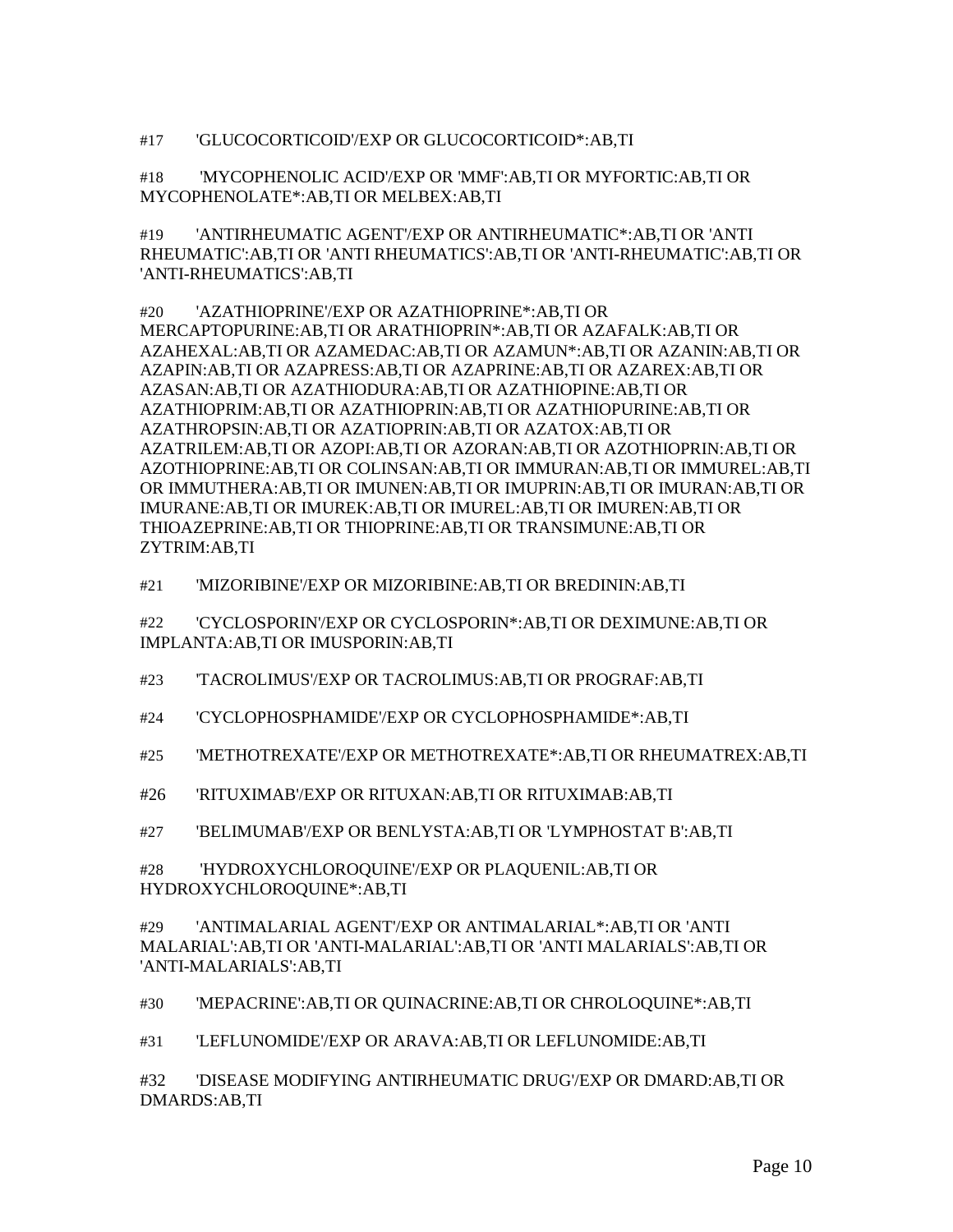#33 'SALAZOSULFAPYRIDINE'/EXP OR AZULFIDINE:AB,TI OR SALAZOSULFAPYRIDINE\*:AB,TI OR SULFASALAZINE\*:AB,TI OR SSZ:AB,TI OR SALICYLAZOSULFAPYRIDIN:AB,TI

#34 'DOXYCYCLINE'/EXP OR DORYX:AB,TI OR DOXYCYCLINE\*:AB,TI OR MONODOX:AB,TI OR VIBRAMYCIN:AB,TI OR 'VIBRA-TABS':AB,TI

#35 'TOFACITINIB'/EXP OR TOFACITINIB:AB,TI OR TASOCITINIB\*:AB,TI OR XELJANZ:AB,TI

#36 'BARICITINIB'/EXP OR BARICITINIB:AB,TI

#37 'APREMILAST'/EXP OR ACETAMIDE:AB,TI OR OTEZLA:AB,TI OR APREMILAST:AB,TI

#38 'ADALIMUMAB'/EXP OR HUMIRA:AB,TI OR TRUDEXA:AB,TI OR ADALIMUMAB:AB,TI

#39 'ETANERCEPT'/EXP OR ENBREL:AB,TI OR ETANERCEPT:AB,TI OR EMBREL:AB,TI

#40 'GOLIMUMAB'/EXP OR SIMPONI:AB,TI OR GOLIMUMAB:AB,TI

#41 'CERTOLIZUMAB PEGOL'/EXP OR CIMZIA:AB,TI OR 'CERTOLIZUMAB PEGOL':AB,TI

#42 'INFLIXIMAB'/EXP OR REMICADE:AB,TI OR INFLIXIMAB:AB,TI

#43 'TUMOR NECROSIS FACTOR INHIBITOR'/EXP OR 'ANTI TNF':AB,TI OR 'ANTI TUMOR NECROSIS FACTOR':AB,TI OR 'ANTI TUMOUR NECROSIS FACTOR':AB,TI OR 'TNF INHIBITOR':AB,TI OR 'TNF INHIBITORS':AB,TI OR 'TUMOUR NECROSIS FACTOR INHIBITOR':AB,TI OR 'TUMOUR NECROSIS FACTOR INHIBITORS':AB,TI OR 'TNF ANTAGONIST':AB,TI OR 'TNF ANTAGONISTS':AB,TI OR 'TUMOR NECROSIS FACTOR ANTAGONIST':AB,TI OR 'TUMOUR NECROSIS FACTOR ANTAGONIST':AB,TI

#44 'ABATACEPT'/EXP OR ORENCIA:AB,TI OR ABATACEPT:AB,TI

#45 'TOCILIZUMAB'/EXP OR ACTEMRA:AB,TI OR ATLIZUMAB:AB,TI OR ROACTEMRA:AB,TI OR TOCILIZUMAB:AB,TI

#46 'RECOMBINANT INTERLEUKIN 1 RECEPTOR BLOCKING AGENT'/EXP OR ANAKINRA:AB,TI OR KINERET:AB,TI

#47 'SECUKINUMAB'/EXP OR COSENTYX:AB,TI OR SECUKINUMAB:AB,TI

#48 'USTEKINUMAB'/EXP OR STELARA:AB,TI OR USTEKINUMAB:AB,TI

#49 'BIOLOGICAL THERAPY'/EXP

#50 #17 OR #18 OR #19 OR #20 OR #21 OR #22 OR #23 OR #24 OR #25 OR #26 OR #27 OR #28 OR #29 OR #30 OR #31 OR #32 OR #33 OR #34 OR #35 OR #36 OR #37 OR #38 OR